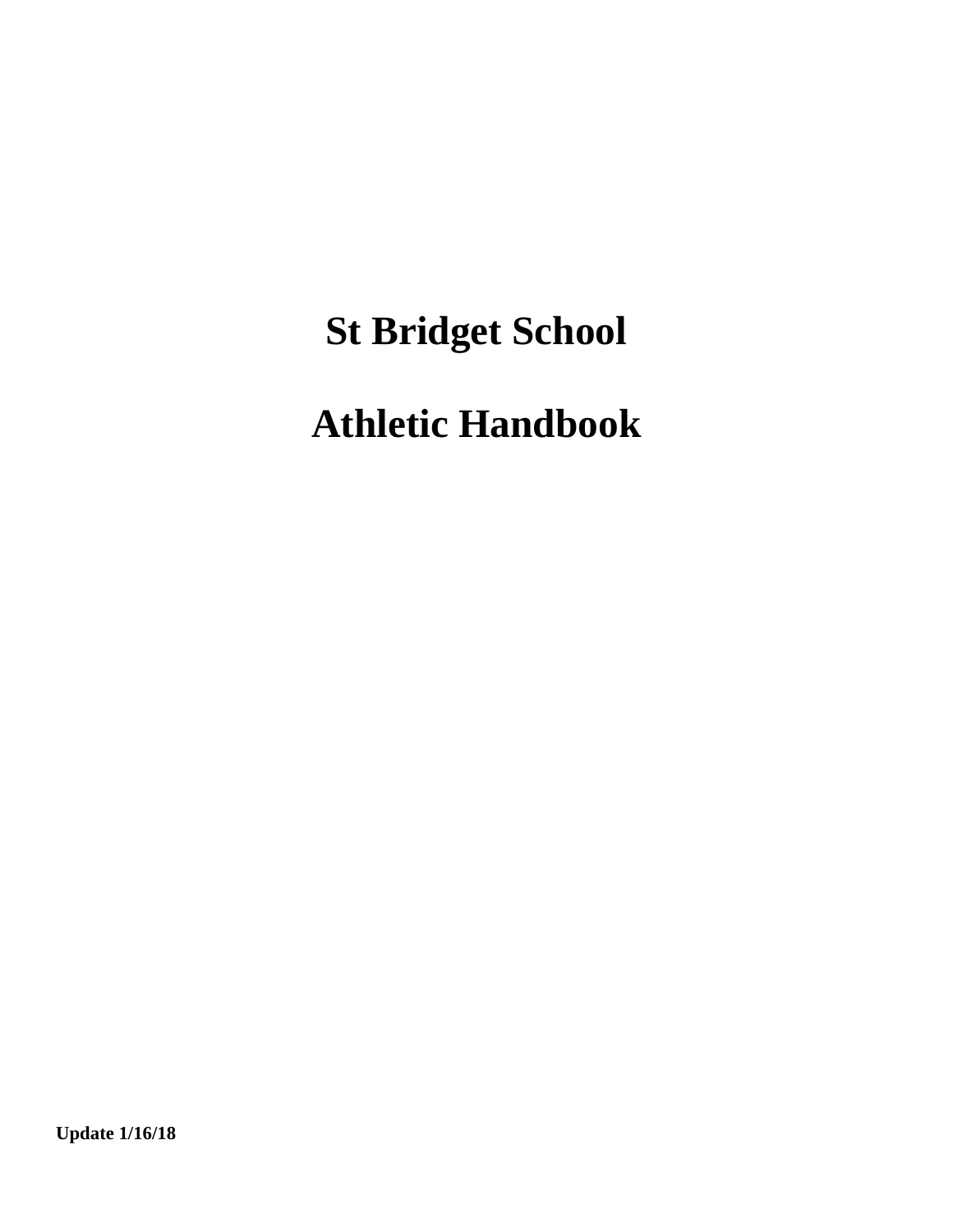#### **MISSION STATEMENT OF ST. BRIDGET CATHOLIC SCHOOL**

*Where We Attend To The*

*Spiritual, intellectual, social, emotional, and physical needs of the students, within a safe and nurturing environment.*

*Based upon the gospel message of Jesus to "love one another as I have loved you"*

#### *With the*

*Goal of empowering each of us to serve The Parish and Community and make a positive difference in the lives of others*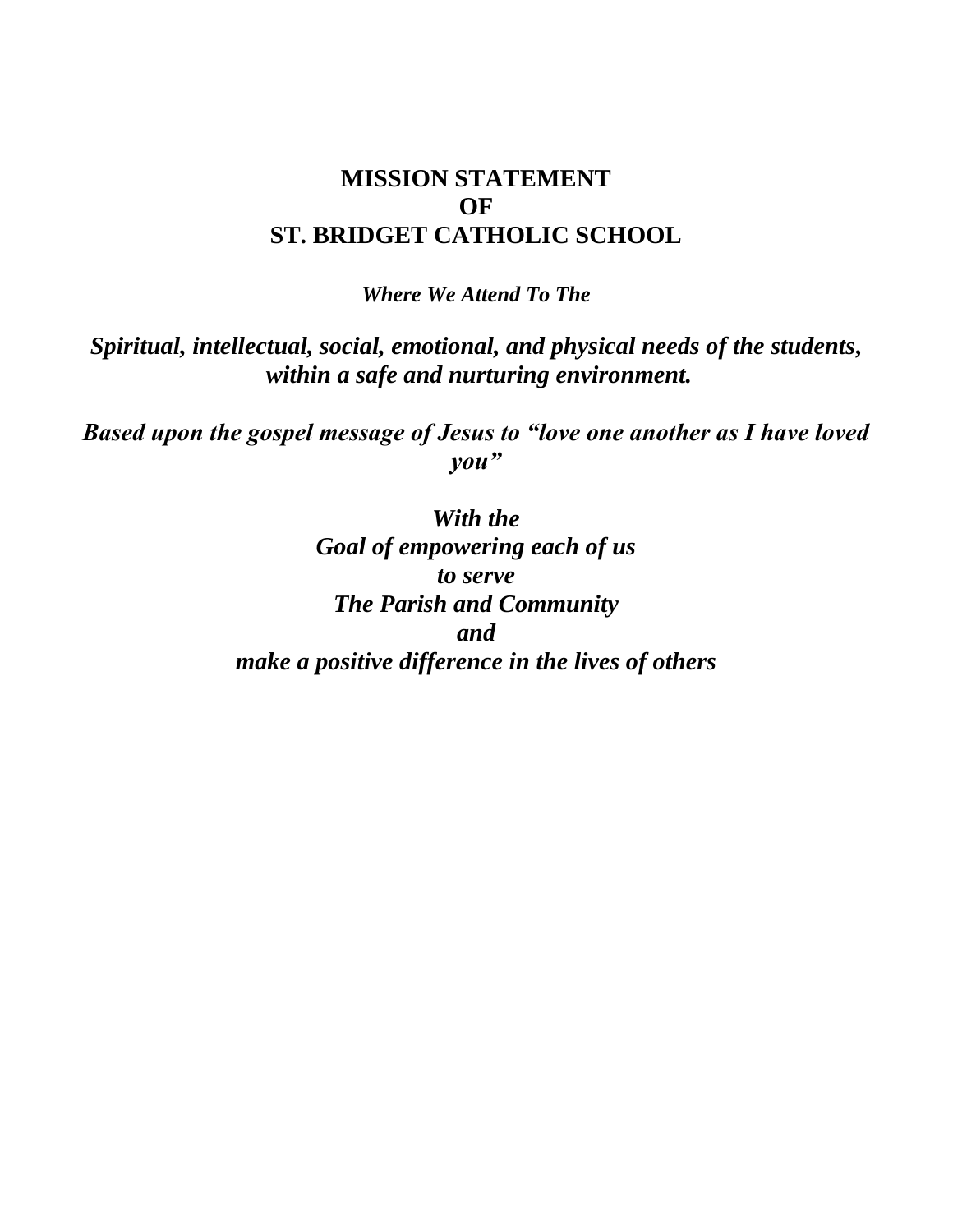# *STATEMENT OF PHILOSOPHY*

# **Guiding Principles**

This document ensures that all coaches, parents, student athletes and spectators are aware of the real purpose of athletics in our School. Foremost on the list is that student-athletes participate to have fun, learn sportsmanship, practice teamwork and develop their God given athletic ability at whatever level that might be. Winning is important but only within the context of these other priorities.

Saint Bridget School supports a philosophy of competition that is guided by the highest standards of good sportsmanship and fair play and our School's Mission Statement. To this end, all parties (coaches, athletes, parents and spectators) must recognize that our students' participation in sports and extracurricular activities is an "*Extension of the Learning Environment*". Coaches, student-athletes and spectators have a duty to conduct themselves in a reasonable and acceptable manner and avoid all conduct and practices which are not in keeping with the school's mission statement or that is detrimental to the sport.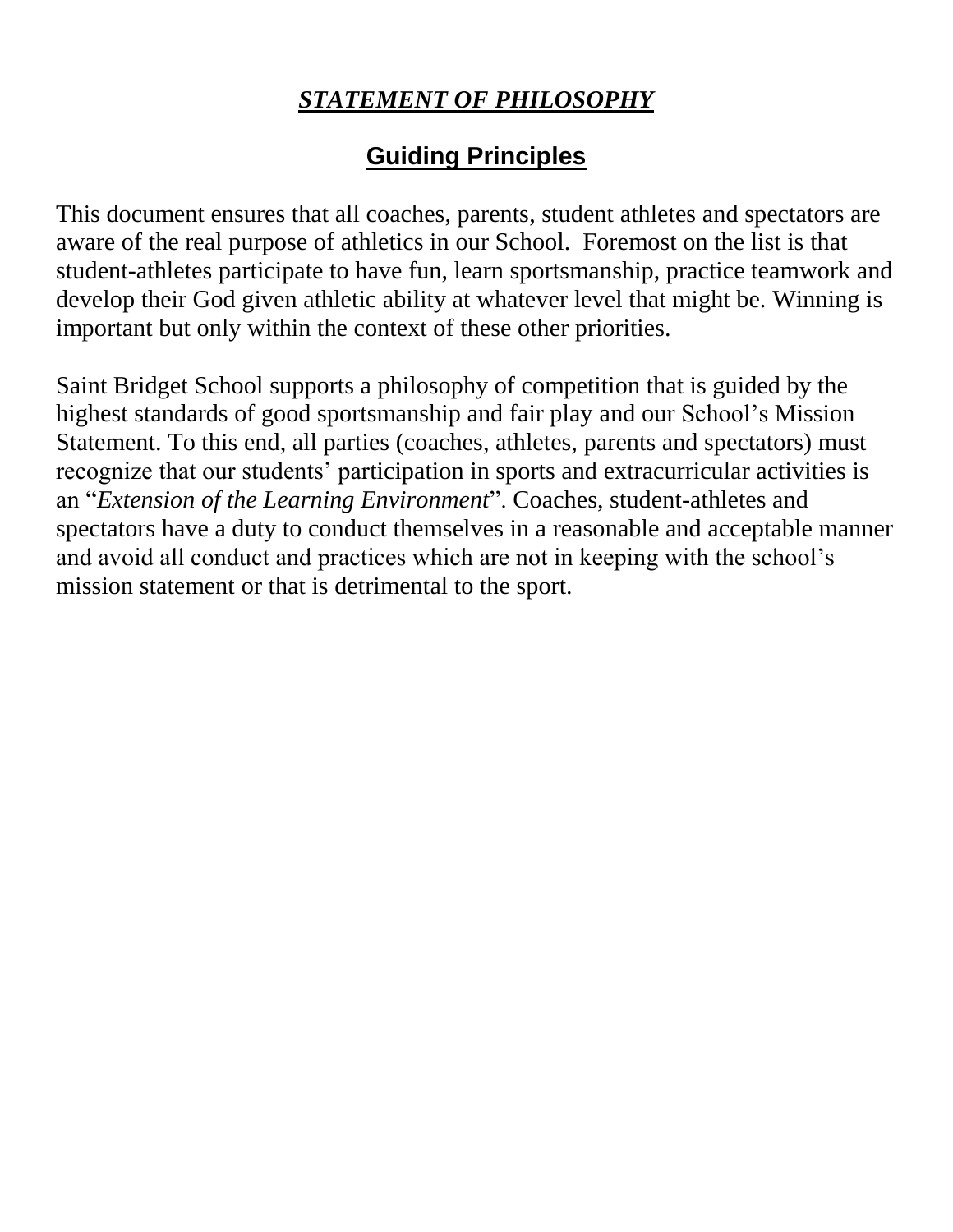# *Principal's Message*

Dear Parents and Guardians of athletes,

Just as it is important to grow our hearts in faith and our minds in academics, it is important to grow our bodies in physical strength as well. One way to attend to this part of our mission is to offer a variety of sports to our students. We at St. Bridget School take great pride in our sports program which provides an exceptional opportunity for personal growth and physical strength.

St. Bridget School student athletes will learn about motivation, self-discipline, selfconfidence, loyalty, leadership, sacrifice, extra effort, and the power of teamwork and positive attitude. Athletes also learn to accept personal responsibility for success or failure and to recognize both limitations and strengths. These lessons are crucial in today's world.

It is important that students and parents/guardians understand that participation in the St. Bridget School athletic program is not a right but rather a privilege afforded to those who reflect Christ's teachings both on and off the court, field, or track. Athletes represent St. Bridget School students, the school, and our mission at all times and thus are held to a higher standard than non-athletes.

I urge the student athlete and his/her family to thoroughly read this handbook. There are special standards and expectations in the areas of academics, citizenship, practices, and sportsmanship with which the athletes must comply. Furthermore, as with all privileges, it is important to remember that the school reserves the right to revoke team participation from students who do not comply with the expectations or who do not conduct themselves in an acceptable manner both in and out of school.

I wish you a safe and enjoyable sports season and remind the student athlete to play as Jesus would want – with enthusiasm, good sportsmanship, and a positive attitude!

May you see God's many blessings!

*Mrs. Furlong*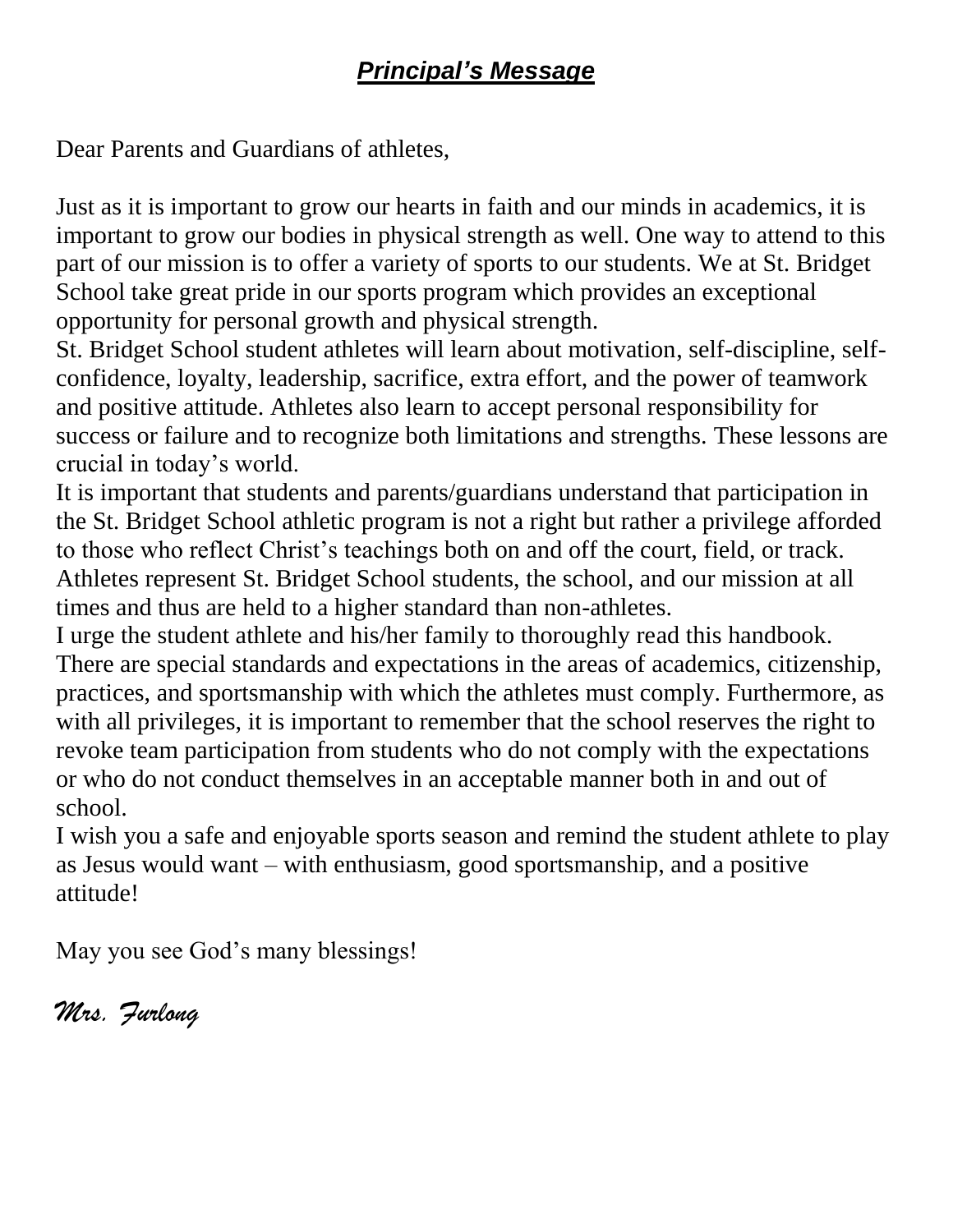# **Current St. Bridget Teams**

#### Eligible athletes

**Soccer**:

- Made up of  $7<sup>th</sup>$  and  $8<sup>th</sup>$  graders
- Selected  $6<sup>th</sup>$  graders only when needed to fill a team

# **Cheerleading**

- $5<sup>th</sup>$ ,  $6<sup>th</sup>$ ,  $7<sup>th</sup>$  and  $8<sup>th</sup>$  grade
- 4<sup>th</sup> grade only when needed to fill a team

# **Cross Country**

- Varsity  $7<sup>th</sup>$  and  $8<sup>th</sup>$  grade
- Junior Varsity  $-4<sup>th</sup>$ , 5<sup>th</sup>, and 6<sup>th</sup> grade

# **Basketball Boys & Girls (JV & V)**

- $\bullet$  Varsity
	- $\circ$  Made up of 7<sup>th</sup> and 8<sup>th</sup> graders depending on skill
	- o Selected 6th graders
- Junior Varsity: Developmental Team
	- $\circ$  Made up of 5<sup>th</sup> and 6<sup>th</sup> graders.
	- o No cuts will be made
	- o Depending on the numbers there will be a split squad, for JV

# **Softball (V)**

 $\bullet$  6<sup>th</sup>, 7<sup>th</sup>, and 8<sup>th</sup> grade

# **Baseball V & JV- squads may be combined if needed**

- JV  $5<sup>th</sup>$  &  $6<sup>th</sup>$  grades
- V  $7<sup>th</sup>$  &  $8<sup>th</sup>$  grades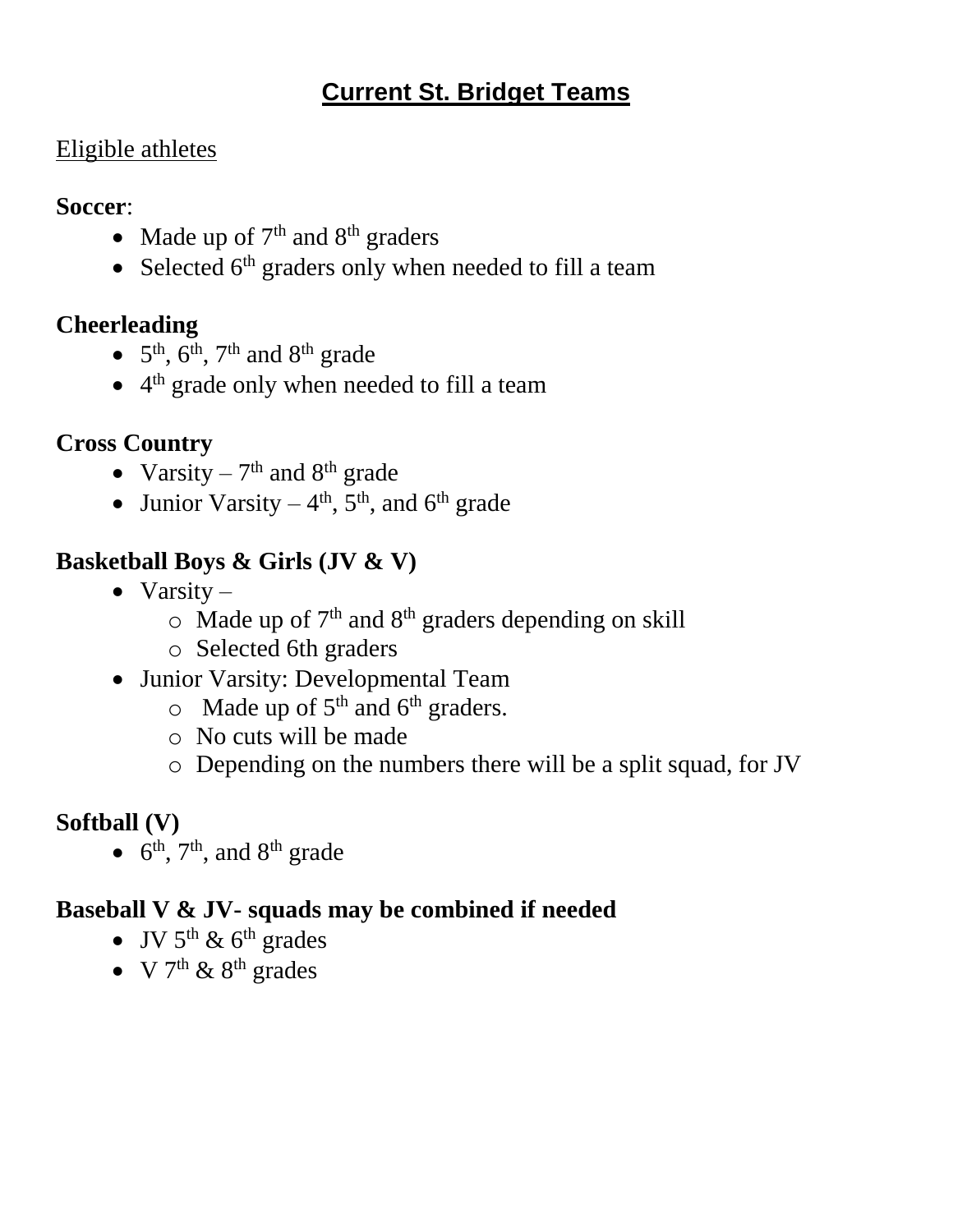# **Athletic Director**

The Athletic Director is the Liaison between the school, coaches/teams, and the League Directors for the Archdiocese of Hartford.

The Athletic Director is responsible for overseeing the operation of the athletic teams and ensuring that the guidelines outlined in this handbook are met both in letter and in spirit.

The Athletic director should not be a current coach in the school. This avoids a conflict of interest and allows complete transparency in the position

Athletic Director Responsibilities:

- Establish, and chair the committee responsible for coach recruiting, selection, and performing background checks on prospective coaches. The AD will make forward coach recommendations to the Principal.
- Help to resolve conflicts that arise during a season that cannot be resolved at the coach's level.
- Explore new sports programs for the school to assure a wide variety of participation.
- Act as a reference and mentor for coaches by assisting them with administrative tasks, and develop them in Saint Bridget's philosophy of coaching
- Keep a copy of all practice and game schedules, and be updated on all changes as they occur during the season/year.

# **Coaches**

Parents who entrust their children to a St. Bridget coach should feel confident that the standards employed and modeled reflect a Catholic Spirit of sportsmanship, respect, teamwork and inclusion and are consistent with the Mission Statement of the School.

Coach Responsibilities:

 Ensure that the health, well-being and development of athletes is valued over the win/loss record.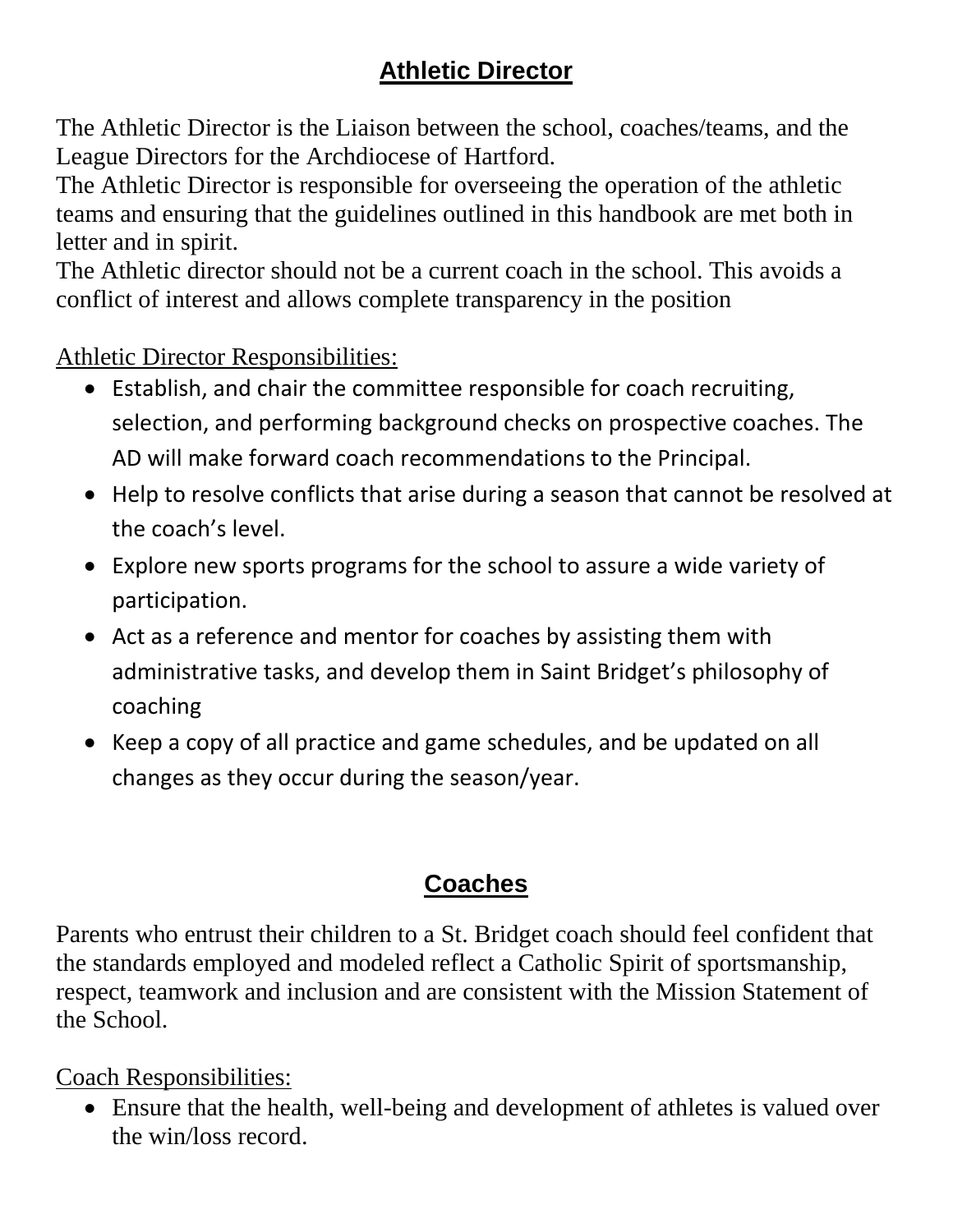- Serve as a role model, and maintain congruency between their actions and words.
- Provide a physically and emotionally safe environment for practices and competitions.
- Exemplify honesty, integrity, fair play and sportsmanship regardless of the impact that might have on the outcome of the competition.
- Maintain and enhance the dignity and self-esteem of individuals by demonstrating respect for student-athletes, fellow coaches, officials and administrators.
- Ensure that each athlete is provided sufficient playing time, based on skill level, attendance, and needs for each particular game. In addition, they will allow every player to start in at least one regular season game regardless of talent.
- Avoid conflicts of interest or the appearance of conflicts in assigning playing times or All-Star participation etc to sons, daughters or other related players.
- Begin practices and games with a prayer.
- Find opportunities to bring their teams to church as a group in uniform to foster our faith*.*
- Ensure that all athletes and parents are aware of and understand the Athletic Handbook of St. Bridget School and all of its contents.
- Ensure that all safe environment guidelines are followed for themselves, Assistant Coaches, and all parent helpers.
- Ensure that all official roster forms are filled out correctly as outlined by the Archdiocesan Office and submitted to the appropriate league officer.
- Ensure that all fees are paid for referees, umpires, tournaments, etc, in a manner set forth by the administration of St. Bridget School. (download reimbursement form on website)
- Schedule referees and games and coordinate schedule through the school office.
- Ensure that practices and games do not conflict with special holy days of the church.
- Hand out uniforms to all players and will be responsible for collecting all uniforms at the end of the season in clean and good condition.
- Give a schedule of practices and games or any changes of practices and games to the principal, athletic director and office coordinator as soon as possible.
- For the developmental teams, coaches structure teams to make room for as many St. Bridget students that wish to participate. Cuts, if necessary, should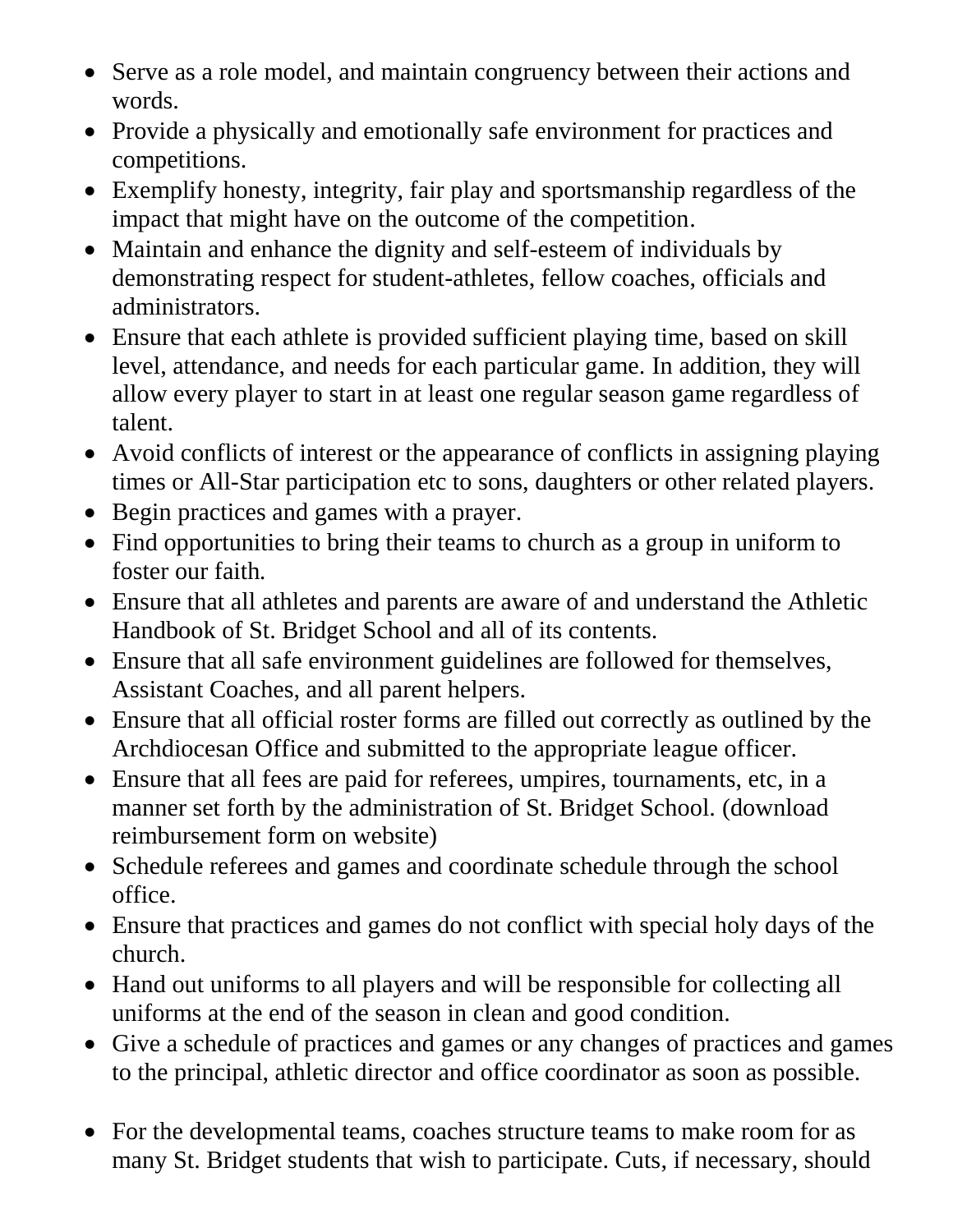be used only as a last resort and always handled with transparency, fairness and appropriate discretion after consultation with the school's administration.

# **Athletes**

The student Athlete will represent our school with pride, spirit, and in a spirit of competition, ever mindful of the mission of our school to follow Jesus' example to "love one another as I have loved you"

Athlete Responsibilities:

- Develop skills to the best of their ability and give their best effort at all times.
- Follow the rules of the sport.
- Respect each individual (teammate, competitor, coaches, spectators, referees, umpires) at all times.
- Be a positive influence on others through their words and in actions.
- Maintain grades and behavior that reflect their best abilities.
- Follow the rules established by the coach.
- Players will be responsible for lost or damaged uniforms.

### What The Student Athlete Can Expect

- Athletes should expect to play a reasonable amount of time in games each season, based on skill level, attendance, and needs for each particular game. .
- Athletes should expect to start at least one game during the regular season.
- A Student/Athlete can expect to develop the skills of the game under the guidance of the coach/assistant coach.
- Athletes should expect to always be treated with respect.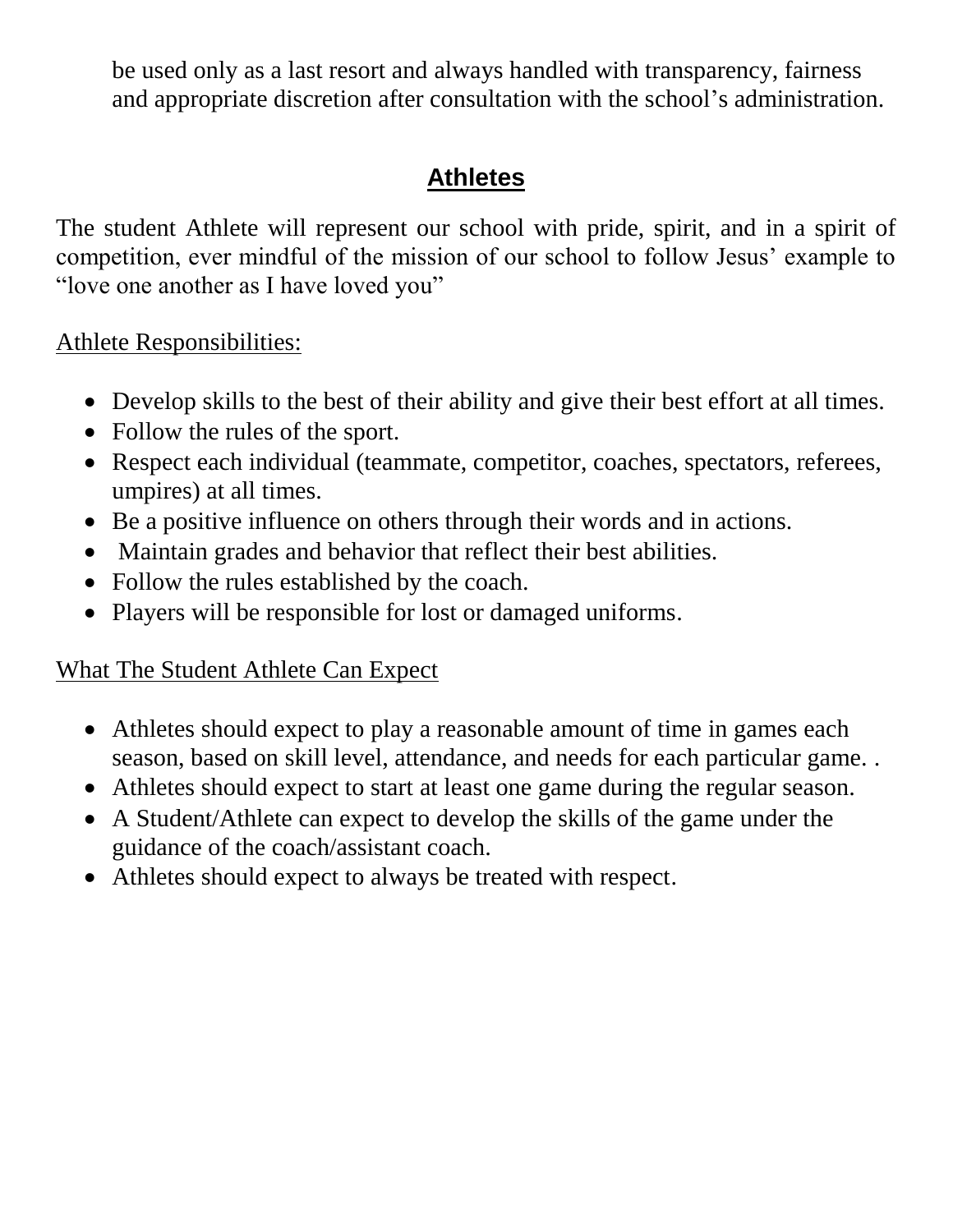# **Parents and Spectators**

# **PARENTS**

- Be supportive of coaches' decisions in discussions with players.
- Encourage student-athletes to be on time and do their best.
- Make sure students are on a healthy diet and getting proper rest.
- When contacting a coach, do so at a reasonable time and situation.
- Be willing to support the team with time and talent.
- Be supportive at games and let the coaches coach.
- Respect opponents and the officials who work the games.

#### What Parents should expect from our coaches:

- A schedule of practices and games will be issued by the coach as soon as possible at the beginning of the season, and updated as needed.
- Reinforce and support the values taught in the home and by St. Bridget School
- Emphasize the importance of academics.
- Treat players with respect.
- Keep in mind other activities when planning practices.
- Teach, enforce and model sportsmanship.
- Respond within 24 hours to all reasonable questions.
- Follow player playing time guidelines.

### Parental Concerns:

Communication between parents/guardians and coaches is essential for athletes to have a positive educational experience through athletic participation.

Parents/guardians need to be informed about details of each team, the expectations of the athletes, and the general philosophy of the team's coach. Coaches need to be aware of any unusual circumstances that may affect the athlete's performance. Parents with specific concerns are to communicate with the coach first. The order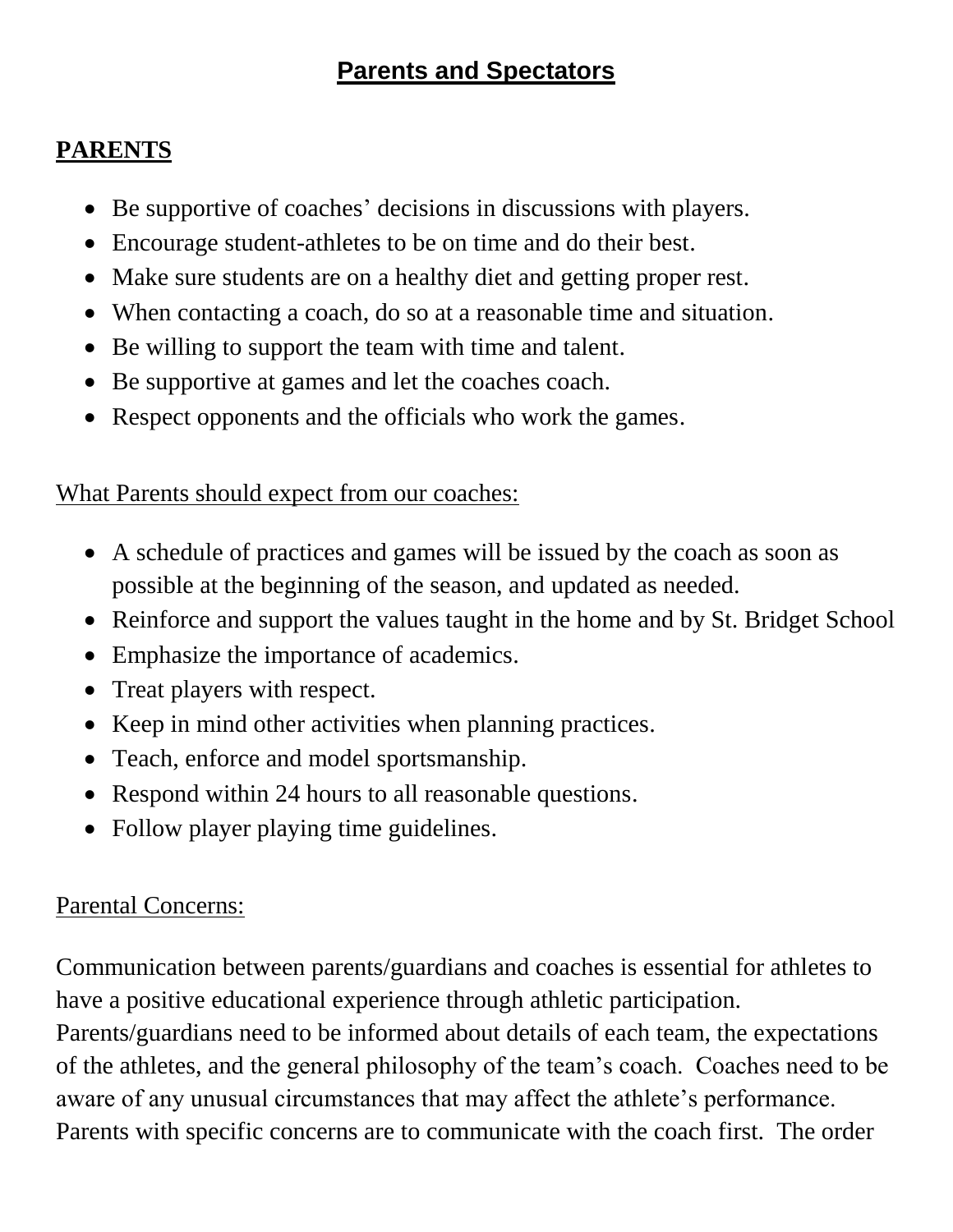of reference is: Coach, Athletic Director, and Principal. However, serious circumstances warrant immediate consultation with the Principal.

# **SPECTATORS**

At St. Bridget School the following behaviors will not be tolerated:

- Disrespectful conduct, including profanity, obscene gestures or comments, and offensive remarks
- Throwing articles onto the contest area
- Entering the contest area in celebration or protest
- Physical confrontations
- Spectator interference
- Jumping up and down on the chairs or bleachers
- Use of artificial noisemakers
- Chants or cheers directed at the opponent's players, opponent's spectators, coaches, or officials.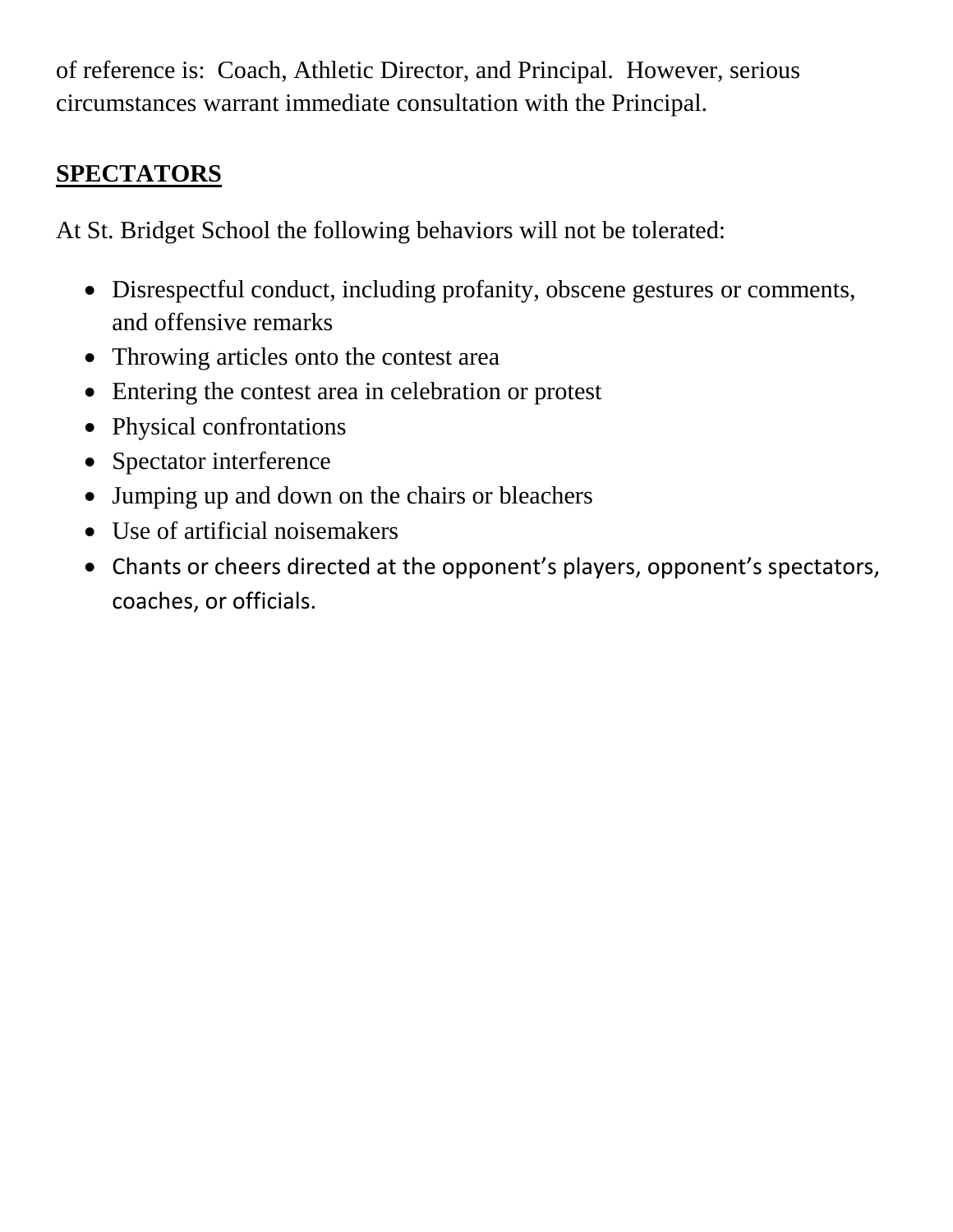# **For Participation**

# **GENERAL REQUIREMENTS**

Students will be allowed to participate in the athletic program provided they meet the eligibility requirements established by St. Bridget School and submit evidence of a yearly physical examination form completed by their physician and returned to the school nurse.

### **ELIGIBILITY**

Eligibility status is determined by the Principal and Athletic Director.

Students are *NOT* eligible if they receive below a *"C"* in a course.

For eligibility purposes, the end of the marking period shall be interpreted as the official date on which the school requires grades to be distributed.

In most cases, grades or incomplete grades must be made up within fifteen (15) school days following the end of the marking period as defined above. Special circumstances may warrant additional time as determined by the Principal. Incomplete grades are not to be considered passing grades.

Note: Marking period grades are to be used to determine scholastic eligibility to participate in athletics during any given marking period.

Any student whose academic standing drops below the acceptable level will be put on athletic probation. The student will not be allowed to participate in any part of the Athletic Sports Program, including but not limited to practices and games, until eligibility/academic standing has been re-established. This will be determined by the Principal.

The final academic grade average from the previous school year determines Fall Eligibility. This includes transfers/new students.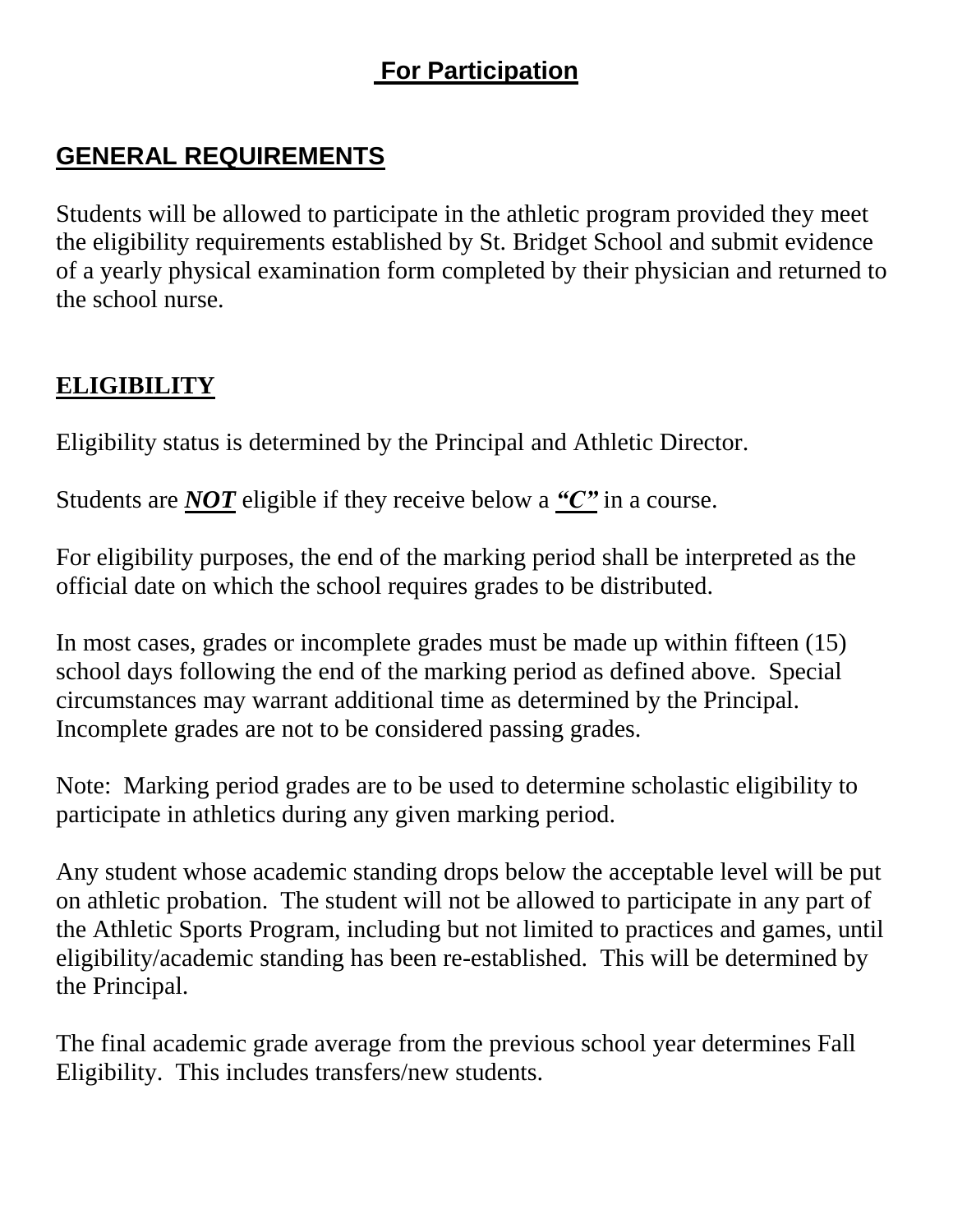#### **GENERAL RULES**

In keeping with the philosophy and objectives of the athletic program, the student athlete is expected to follow all school rules set forth in the Student Athlete Handbook and in the St. Bridget Student Handbook. Any major and/or repeated minor violations of the rules will because for a conference among the Athletic Director, Coach and Principal and may result in a judgment of ineligibility by the Principal and AD.

#### **CHANGING SPORTS**

An athlete who drops from one squad will not be allowed to join another squad during that season. Exceptions may be made with the permission of the athletic director and coaches.

### **ATTENDANCE**

All student athletes will adhere to the attendance policy established by St. Bridget as explained in the Student/Parent Handbook.

- Athletes are expected to attend scheduled meetings, practices, and games punctually.
- Any athlete who must miss a practice or game will report it to the coach in person, or by phone, 24 hours before that practice or game.
- A student athlete will not normally be allowed to participate in a practice or contest the day they are absent from school. Should special circumstances prevail, exceptions may be made by the Principal. Examples: funeral, shadowing, representing the school (band, science fair, etc).
- Other out of school activities are not valid reasons for missing meetings, practices, or games.
- Some practices and games will be held during school vacations.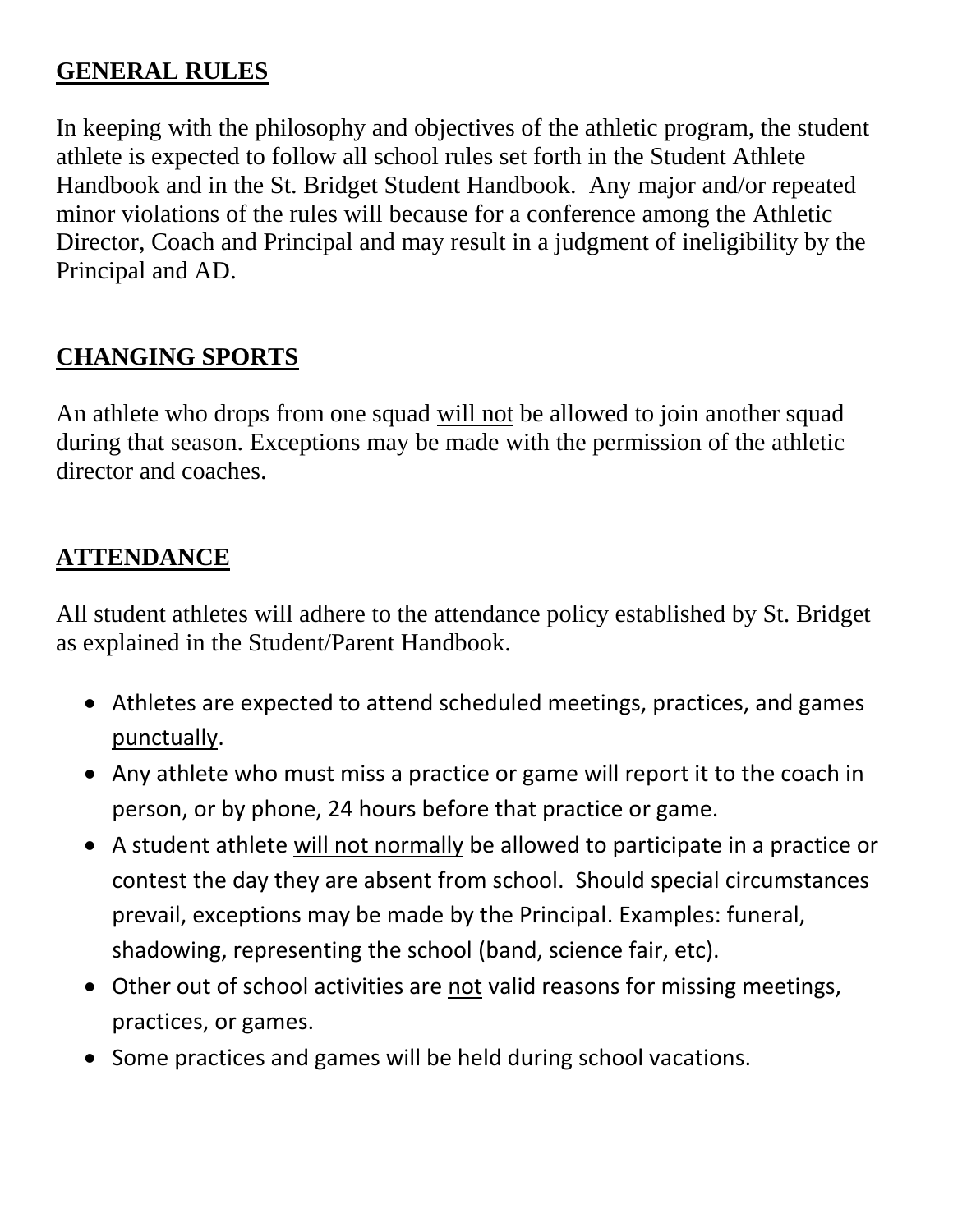If an athlete fails to comply with these attendance rules, the athlete may forfeit the right to participate in a future event or events of the team. Continued abuse will result in dismissal from the team. All of this will be determined by the Principal following consultation with the coach and Athletic Director.

# **EQUIPMENT**

All equipment and uniforms are on a loan basis and are to be worn only when authorized by the coach. Student athletes are responsible for the equipment/uniforms issued to them. All equipment will be returned immediately at the end of the season or when an athlete leaves a team. The student will pay for any lost or stolen equipment/uniforms, or those which are damaged due to gross neglect or irresponsible use. This expense will be based on the replacement cost of the item. No grades or diplomas will be issued until a student athlete has met this requirement.

# **DRESS CODE**

As representatives of St. Bridget School, the student athlete will dress appropriately for all contests and wear the team uniform with pride and dignity.

# **INJURY POLICY**

We are extremely concerned about the safety of St. Bridget athletes. It is the obligation of athletes injured during the sports season to report the injury to their coach immediately, who will then report it to the Athletic Director and the Principal. The coach has the responsibility of initiating an accident report and sending it to the athlete's parents/guardians for their input. The parents/guardians must notify the School Nurse of any medical treatment immediately.

NOTE: A notification of injury form must be filled out by the coach and given to the Athletic Director. The AD will then provide a copy to both the Principal and the School Nurse

Once athletes are treated by a physician, they must obtain the doctor's permission to return to activity.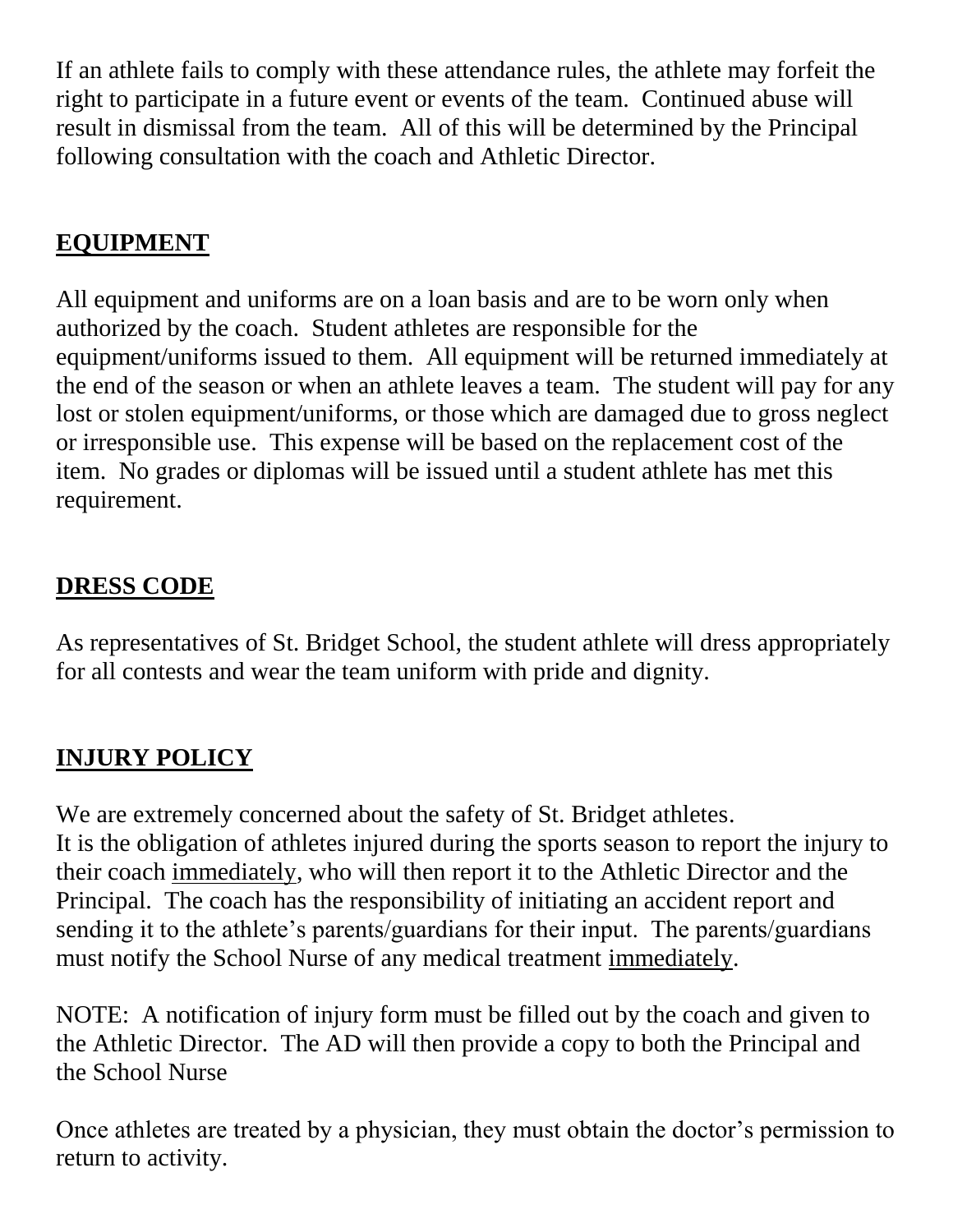Concussions: Please read and sign the "Student & Parent – Concussion Education Plan & Consent Form" at the back of this policy. Signed consent forms must be turned into the school nurse before a student will be allowed to participate in any sport.

# **TEAM RULES**

A coach wishing to incorporate additional team rules not covered in this handbook shall have such rules approved by the Athletic Director and Principal. A copy of these rules will be given to each athlete and shall be filed with the Athletic Director and Principal.

# **TRANSPORTATION RIDES**

School policy *prohibits* our coaches from giving students rides to games and practices. Please make arrangements with other parents or set up an alternating carpool system.

# **TEAM CUTS**

Because of the developmental nature of JV sports cuts will not be made. Coaches are aware and sensitive to the disappointment experienced by the players cut. At the first practice session, the coach will fully explain the criteria for choosing players and the projected schedule of this selection process. Every effort will be made to allow enough time for each candidate to be observed and fairly evaluated. Reasons for non-selection include but are not limited to: lack of skill, speed, strength, lack of effort or motivation, lack of sportsmanship, lack of knowledge or understanding of the sport, grade level of the candidate.

# **ATHLETIC FEES**

To maintain a high quality athletic program, St. Bridget School charges a fee for participation. The fee is used to offset the cost of referees, equipment and miscellaneous league fees as well as the cost of purchasing and replacing uniforms,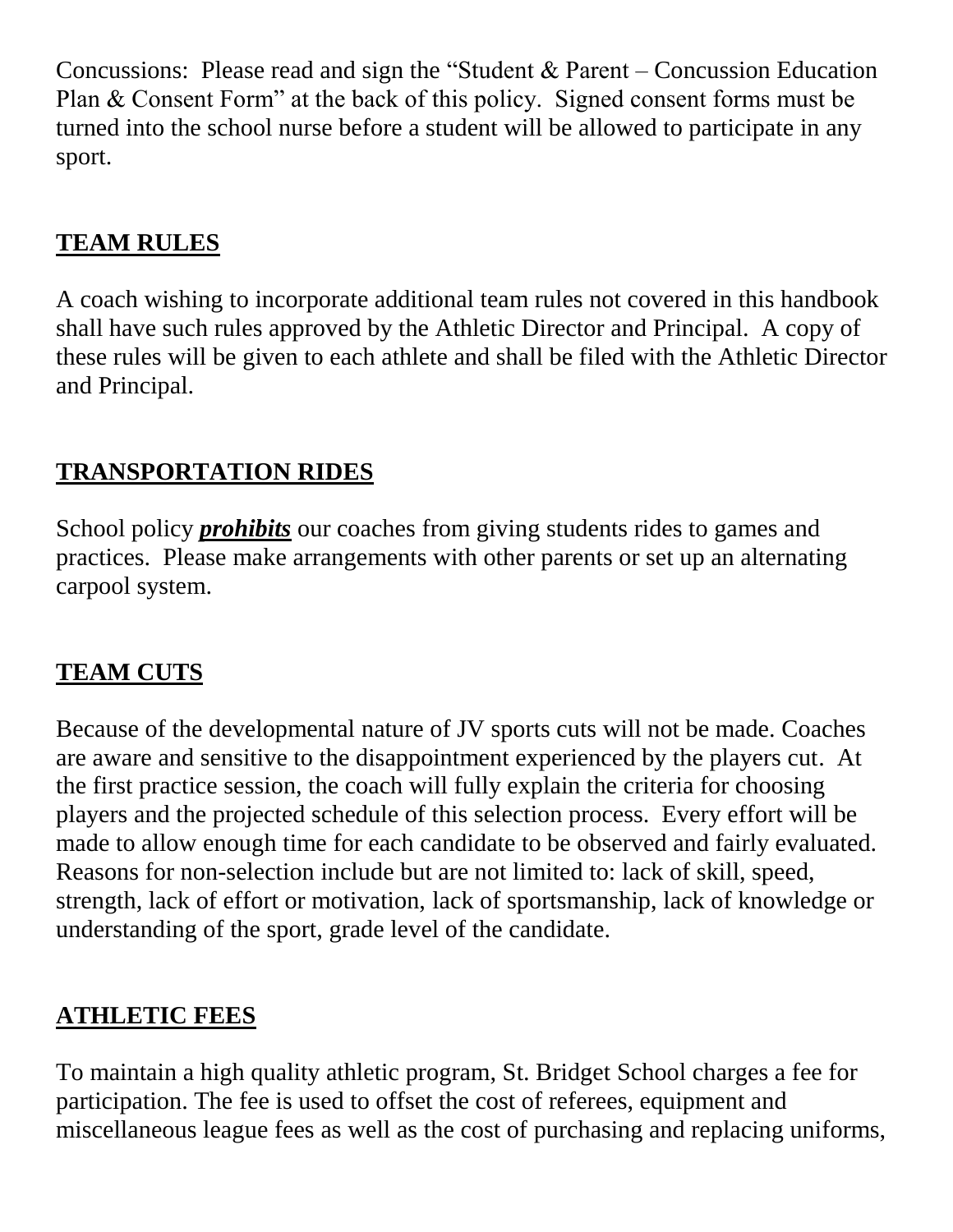and replenishing medical kits.. The fee must be paid for your child to participate on the team. If there are extenuating circumstances, please speak to the principal.

# **PHYSICAL EXAMINATION**

Each athlete must have a physical examination certificate dated after the completion of the previous school year on file with the school nurse prior to participating in any first practice, game or tournament

# **PRACTICE AND GAME SCHEDULE**

Generally, practice should not last more than 2 hours in length. Physical exercise such as running is encouraged for conditioning, however, coaches are prohibited from using excessive running as a discipline measure on players.

The total number of games and practices in one week should not exceed 3 per week. The only exception is due to rescheduling of games due to scheduling change.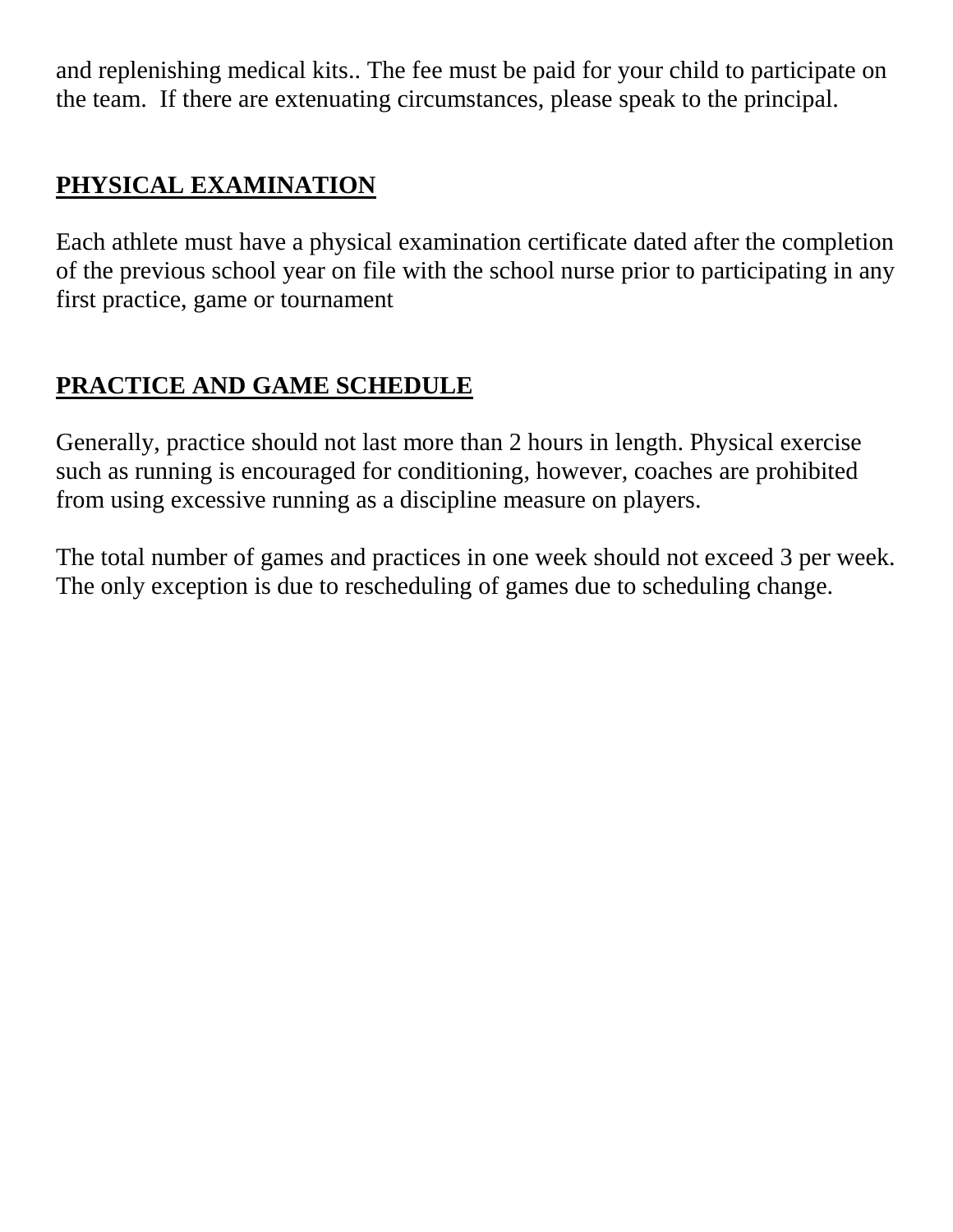# **Disciplinary Matters**

# *SUSPENSION AND/OR DISMISSAL*

The coach shall first notify the Principal and the Athletic Director of his/her request to either suspend or dismiss an athlete from the team. Due process shall be followed in all cases. Appropriate notification will be given to all parties involved.

# *DUE PROCESS*

- $\triangleright$  In disciplinary matters resulting in a suspension or dismissal, a student athlete will be provided with the following rights:
	- 1. The student athlete will be notified in writing by the Athletic Director of the reasons for the discipline.
	- 2. The student athlete will have the opportunity to present his/her position on the matter to the Athletic Director.
	- 3. The student athlete will have the opportunity to demonstrate to the Athletic Director that the rules or regulations are being applied in an unreasonable, arbitrary, or discriminatory fashion.
	- 4. The student athlete will have the right to appeal this decision.

# *APPEAL PROCESS*

- 1. The student athletes must make their request for an appeal in writing to the Principal within ten (10) days of the disciplinary action.
- 2. The appeal will be heard by the Principal within five (5) working days of the request.
- 3. The student athlete will remain suspended from sports participation until the appeal is heard.
- 4. The decision of the Principal will be binding.

### *DETENTIONS*

Any student athlete who receives a Detention will be suspended for the next scheduled game and any practices that precede it.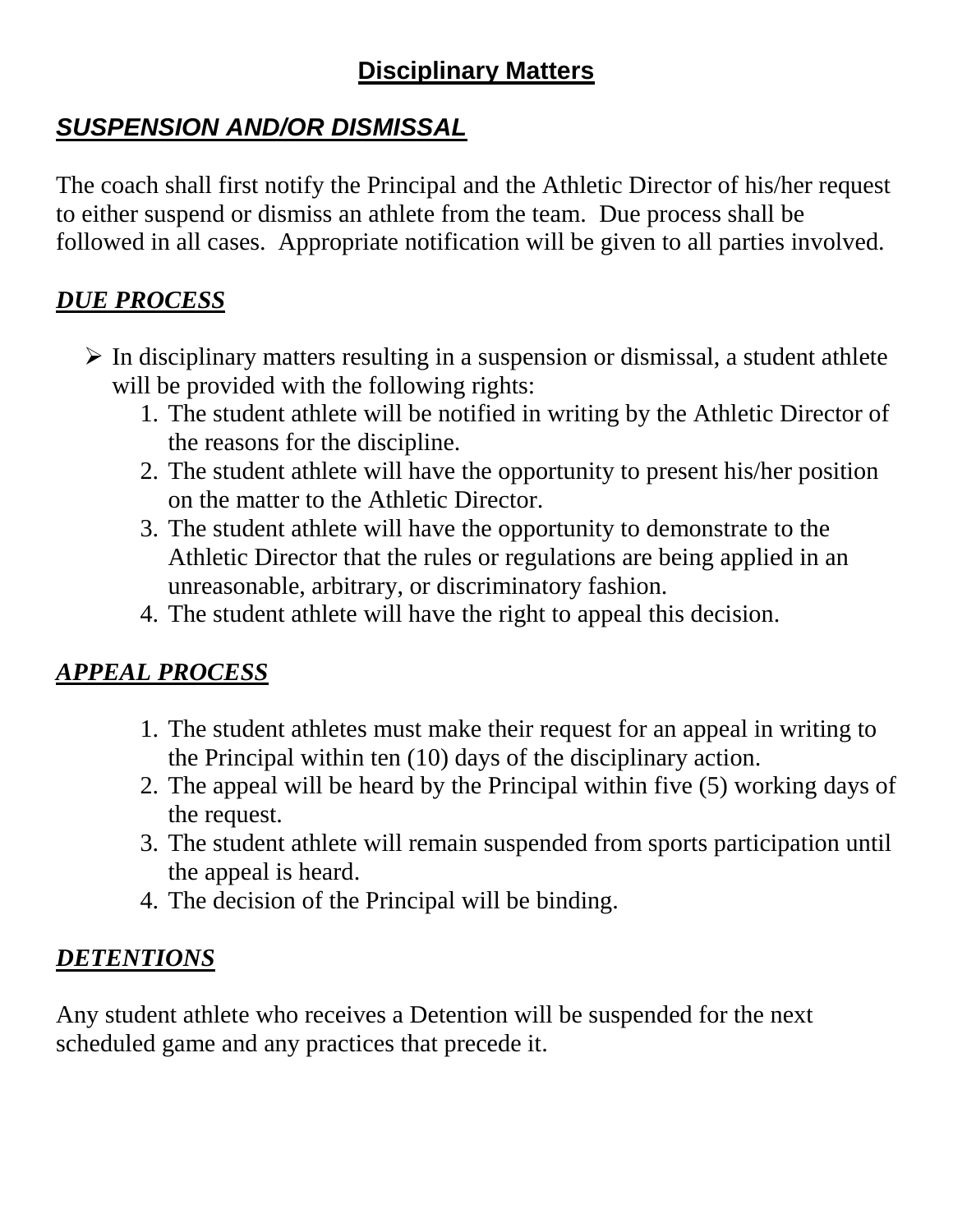# *TOBACCO PRODUCTS, ALCOHOL, AND DRUG POLICY*

Use of tobacco products is hazardous to a person's health and decreases an athlete's efficiency. Therefore, a student athlete who uses tobacco products will be banned from playing.

The possession and/or use of alcohol or any controlled substances (drugs, capsules, pills, etc) other than those currently prescribed by a physician, is absolutely forbidden, and involvement with any of these may merit suspension or expulsion at the discretion of the Principal.

# *THEFT OR MALICIOUS DAMAGE TO PROPERTY*

Serious defacement of school property or private property of others demands repair and/or replacement, and those involved are financially responsible. Other more serious action may be taken by the administration depending on circumstances.

# *SCHOOL AND COMMUNITY CITIZENSHIP*

The student athlete is expected to demonstrate proper school and community citizenship at all times. Failure to abide by school rules or laws of the community may result in the suspension or dismissal of the student athlete. The extent of any disciplinary action will be determined by the Principal.

# *PLAYER EJECTION RULE*

Any player who gets a technical foul or a yellow card will be benched for a period of time at the discretion of the coach.

Student athletes who are ejected from any contest will not be allowed to participate in any other contest until they have been withheld from the next contest at the same level of play. The Athletic Director must be informed by the coach of all ejections within 24 hours.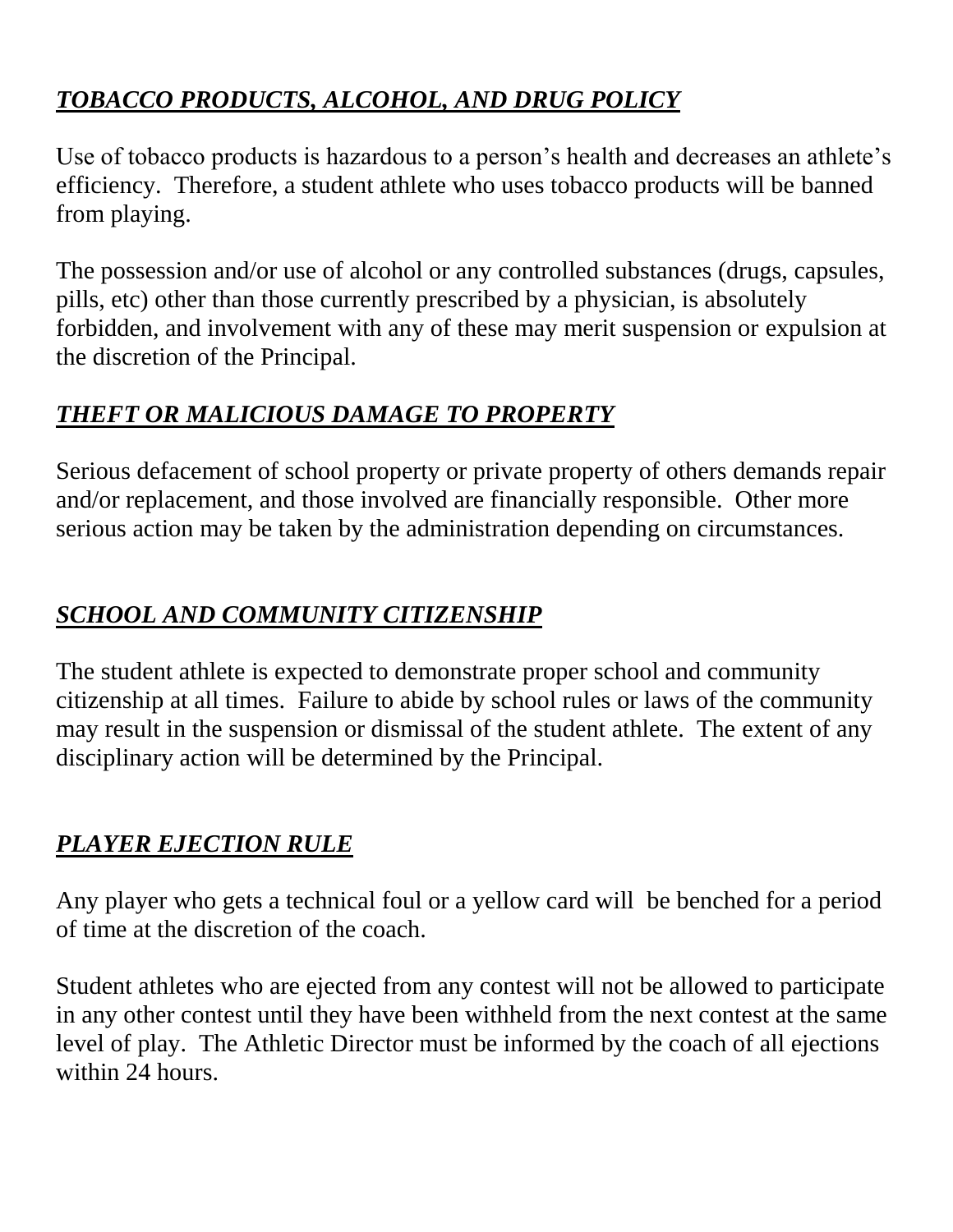# **Miscellaneous Information for Parents**

# *SCHEDULE CHANGES*

The schedule for all games will be available in the Main Office and on the school website sports and activity calendar. Any change in time or site of a game will be announced. Parents may secure this information by calling the Main Office.

# *INCLEMENT WEATHER*

If school is canceled due to inclement weather, all contests will also be canceled. If school is dismissed early due to inclement weather, all after school practices or contests will also be canceled.

# *RELIGIOUS, STATE OR NATIONAL HOLIDAYS*

No contests will be scheduled on the following religious holidays:

Christmas Eve, Christmas, Holy Thursday, Good Friday, Holy Saturday, and Easter Sunday.

When there is no school due to state or national holidays, contests will be avoided but may be scheduled upon the approval of the Principal. Optional practices may be scheduled on these days only if the team has a scheduled game the following day.

Sundays will be respected as a family day. As such, practices will not be scheduled on Sunday mornings. The administration realizes that Catholic holy days and holidays do not always correspond with other schools' schedules, but every reasonable effort will be made to honor and respect all religious days.

Official games may be scheduled on Sunday afternoons.

St. Bridget School Administration reserves to make changes to this policy.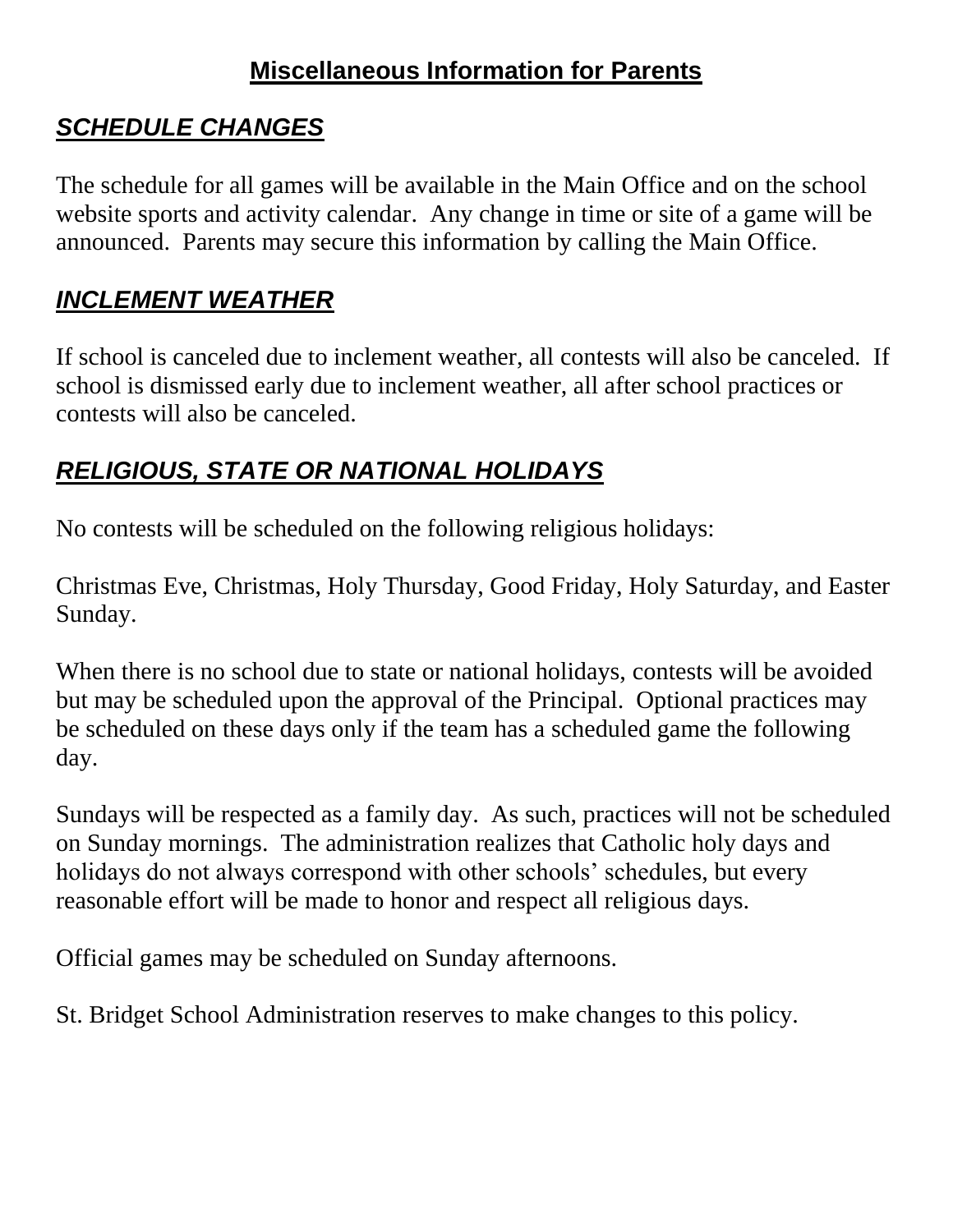# **ATHLETIC HANDBOOK ACKNOWLEDGEMENT FORM**

#### *STUDENT*

Sign and return this sheet to your coach as soon as possible.

I\_\_\_\_\_\_\_\_\_\_\_\_\_\_\_\_\_\_\_\_\_\_\_\_\_\_\_\_\_\_\_\_\_ have read and understood the Student Athlete Handbook. I understand that it is expected that I will follow the rules in the Handbook and I understand what consequence(s) is (are) if I break the rules.

| Sport:                                                                                                                                                                                                                                                                                                                                                                                                                                                                   |               |
|--------------------------------------------------------------------------------------------------------------------------------------------------------------------------------------------------------------------------------------------------------------------------------------------------------------------------------------------------------------------------------------------------------------------------------------------------------------------------|---------------|
| Date:                                                                                                                                                                                                                                                                                                                                                                                                                                                                    |               |
| <b>PARENT</b>                                                                                                                                                                                                                                                                                                                                                                                                                                                            |               |
| $\begin{array}{ccc} \text{I} & \text{I} & \text{I} & \text{I} & \text{I} & \text{I} & \text{I} & \text{I} & \text{I} & \text{I} & \text{I} & \text{I} & \text{I} & \text{I} & \text{I} & \text{I} & \text{I} & \text{I} & \text{I} & \text{I} & \text{I} & \text{I} & \text{I} & \text{I} & \text{I} & \text{I} & \text{I} & \text{I} & \text{I} & \text{I} & \text{I} & \text{I} & \text{I} & \text{I} & \text{I} & \text{$<br>understand the Student Athlete Handbook. | have read and |
|                                                                                                                                                                                                                                                                                                                                                                                                                                                                          |               |

| Date: |  |
|-------|--|
|       |  |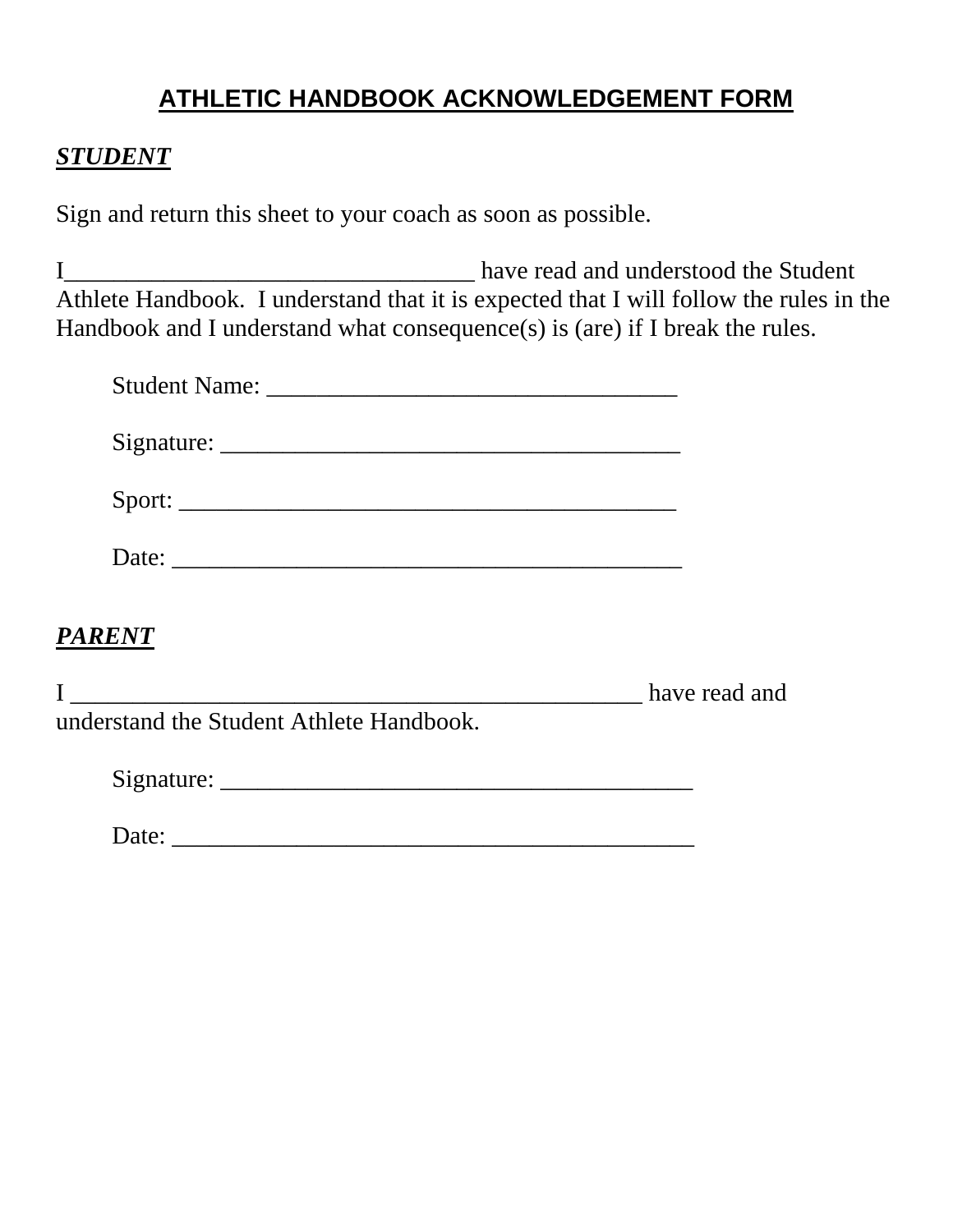# **ATHLETIC HANDBOOK ACKNOWLEDGEMENT FORM**

#### *COACH*

Sign and return this sheet to the main office as soon as possible.

I have read and understood the Student Athlete Handbook. I agree that my coaching standards employed and modeled reflect a Catholic Spirit of sportsmanship, respect, teamwork and inclusion and are consistent with the Mission Statement of the School.

| Date: |  |  |
|-------|--|--|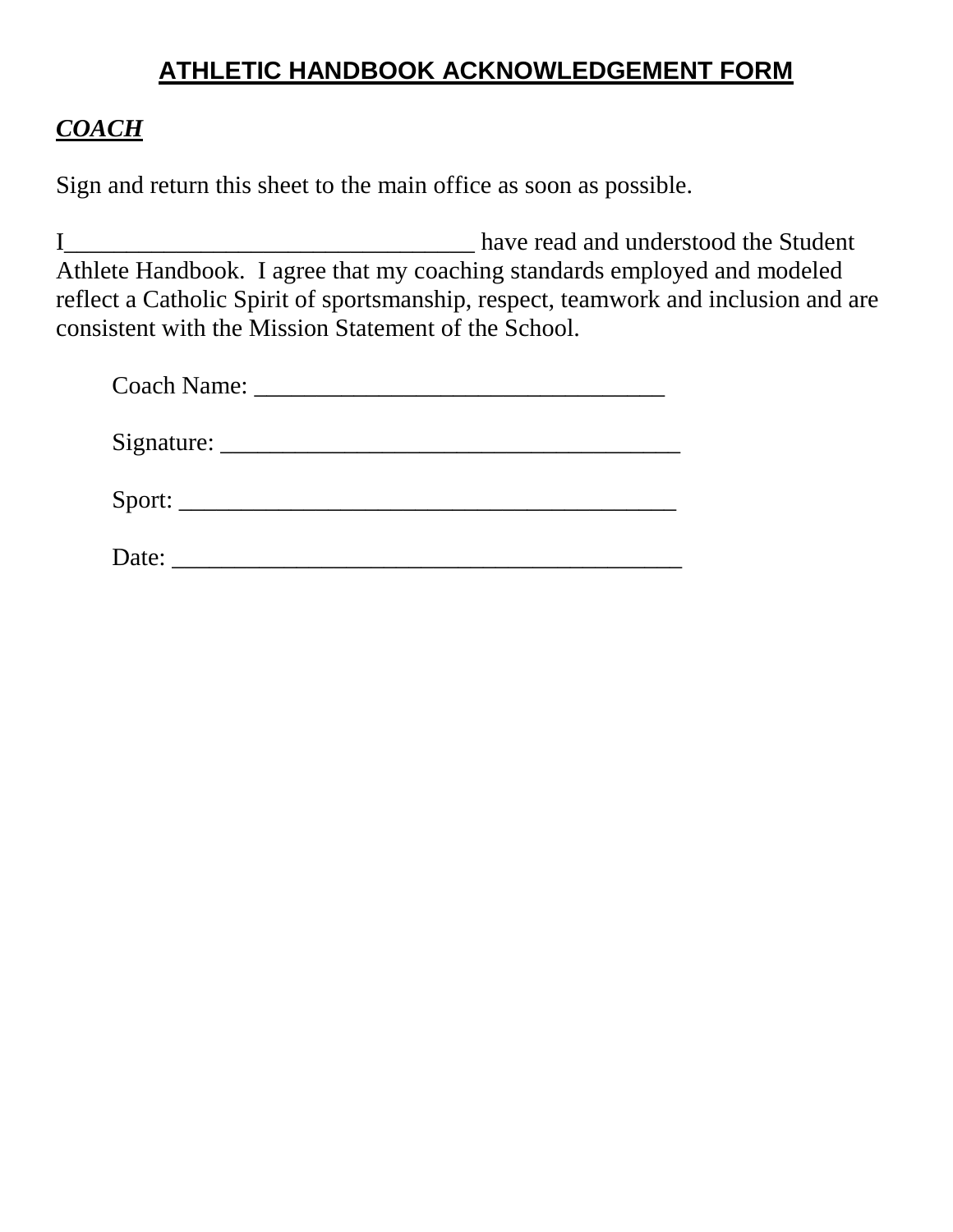#### **Student & Parent – Concussion Education Plan & Consent Form**

#### **This document must be read and signed off by parent and athlete before the athlete participates in a St. Bridget Athletic Program**

A concussion is the immediate and transient alteration of neurological function in the brain caused by mechanical acceleration and deceleration forces.

#### Part I – SIGNS AND SYMPTOMS OF A CONCUSSION

A concussion should be suspected if any one or more of the following signs or symptoms are present, OR if the coach/evaluator is unsure.

- 1. Signs of a concussion may include (What the athlete looks like):
- Confusion/disorientation/irritability
- Trouble resting/getting comfortable
- Lack of concentration
- Slow response/drowsiness
- Incoherent/slurred speech
- Slow/clumsy movements
- Loss of consciousness
- Amnesia/memory problems
- Act silly/combative/aggressive
- Repeatedly ask same questions
- Dazed appearance
- Restless/irritable
- Constant attempts to return to play
- Constant motion
- Disproportionate/inappropriate reactions
- Balance Problems
- 2. Symptoms of a concussion may include (what the athlete reports):
- Headache or dizziness
- Nausea or vomiting
- Blurred or double vision
- Oversensitivity to sound/light/touch
- Ringing in ears
- Feeling foggy or groggy

Note: Public Act No. 14-66 requires that a coach MUST immediately remove a student-athlete from participating in any intramural or interscholastic athletic activity who (A) is observed to exhibit signs, symptoms or behaviors consistent with a concussion following a suspected blow to the head or body, or (B) is diagnosed with a concussion, regardless of when such concussion or head injury may have occurred. Upon removal of the athlete a qualified school employee must notify the parent or legal guardian within 24 hours that the student athlete has exhibited the signs and symptoms of a concussion.

#### Part II – RETURN TO PARTICIPATION (RTP)

Currently, it is impossible to accurately predict how long concussions will last. There must be full recovery before someone is allowed to return to participation. Connecticut Law now requires that no athlete may resume participation until they have received written medical clearance from a licensed health care professional (Physician, Physician Assistant, Advanced Practice Registered Nurse, Athletic Trainer) trained in the evaluation and management of concussions.

#### Concussion management requirements:

- 1. No athlete SHALL return to participation (RTP) on the same day of concussion.
- 2. Any loss of consciousness, vomiting or seizures the athlete MUST be immediately transported to the hospital.
- 3. Close observation of an athlete MUST continue following a concussion. This should be monitored for an appropriate amount of time following the injury to ensure that there is no escalation of symptoms.
- 4. Any athlete with signs or symptoms related to a concussion Must be evaluated from a licensed health care professional (Physician, Physician Assistant, Advanced Practice Registered Nurse, Athletic Trainer) trained in the evaluation and management of concussions.
- 5. The athlete MUST obtain an initial written clearance from one of the licensed health care professionals mentioned above directing them into a well-defined RTP stepped protocol similar to one outlined below. If at any time signs or symptoms should return during the RTP progression the athlete should cease activity.